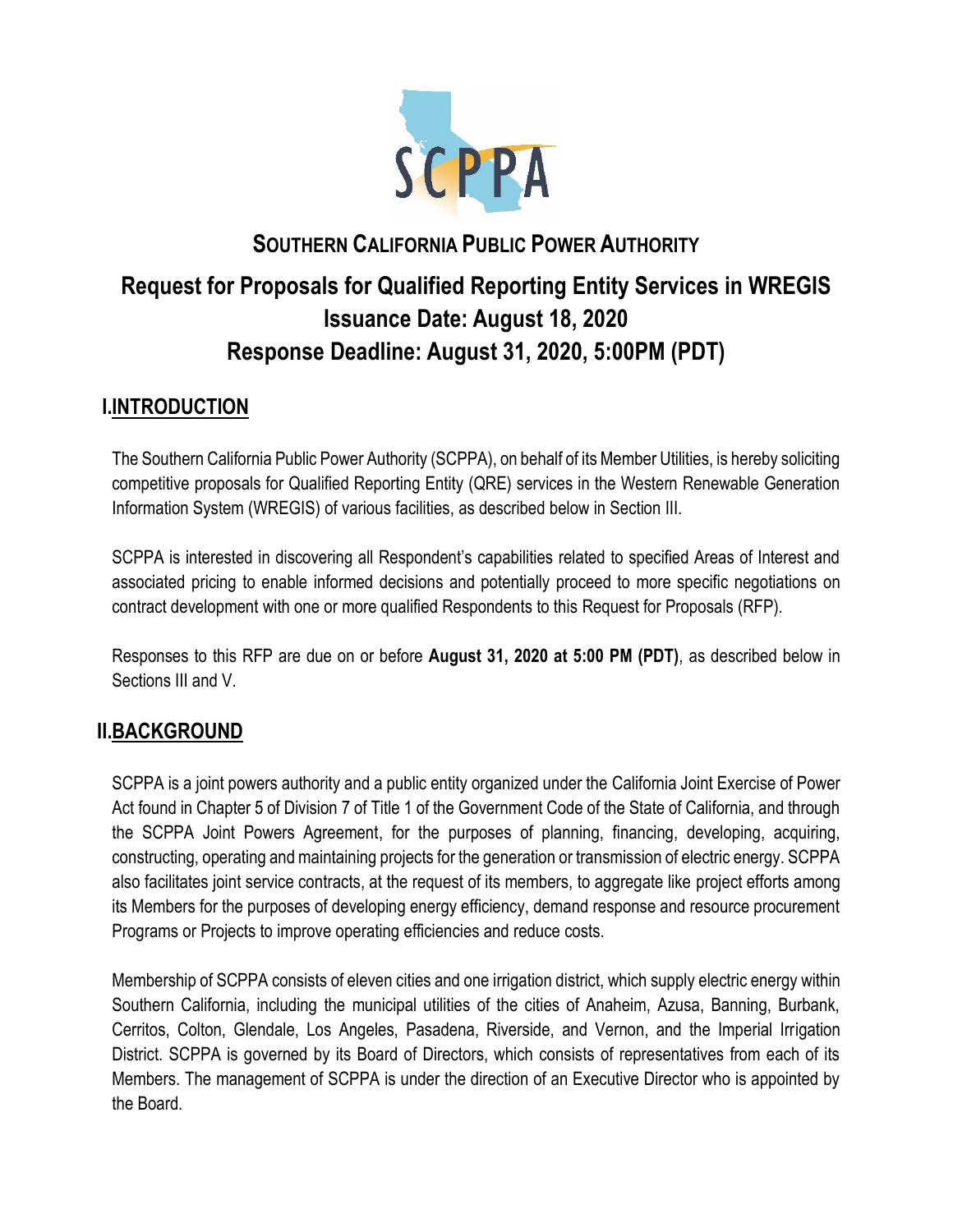Any service contract subsequently entered into by SCPPA pursuant to this RFP would be utilized directly by the interested Members to serve their respective utility customers' needs. The service and work products would be ordered and approved directly by SCPPA and/or the applicable Members and the billing would be administered through SCPPA.

# **III.AREAS OF INTEREST**

Certain SCPPA Members have expressed interest in WREGIS QRE Services to meet the needs of their municipalities as follows:

#### 1. **Provide QRE Services for the Anaheim Solar Energy Plant**

- Report revenue quality meter data to WREGIS on a monthly basis by remotely polling an Elster ABB power production meter for the purpose of creating Renewable Energy Credits (REC).
- 2. **Provide QRE Services for the Anaheim Solar for Schools Phase 1 Project** 
	- Report revenue quality meter data to WREGIS on a monthly basis by remotely polling Elster ABB power production meters for the nine (9) school solar sites for the purpose of creating Renewable Energy Credits.

#### 3. **Provide QRE Services for the Canyon Power Plant**

- Meter Procurement for Installation: Four (4) meters prepped for installation.
- Site Survey, Meter Installation, Calibration, and Documentation.
- **EXECT:** Initial WREGIS Meter Inspections/Calibration and other required equipment verification for the Four (4) meters installed at the Canyon Power Plant
- Verification of communications to QRE's office
- Monthly WREGIS Reporting for the Canyon Power Plant.

#### 4. **Provide QRE Services for possible future projects, such as the Anaheim Solar for Schools Phase 2 – Cost per each meter, location installed as noted below:**

- Meter Procurement for Installation
- Site Survey, Meter Installation, Calibration, and Documentation.
- **■** Initial WREGIS Meter Inspections/Calibration and other required equipment verification
- Verification of communications to QRE's office
- Monthly WREGIS Reporting for the meter.

QREs must be registered with WREGIS to provide these services and have met the Qualified Reporting Entity Guidelines established by WREGIS.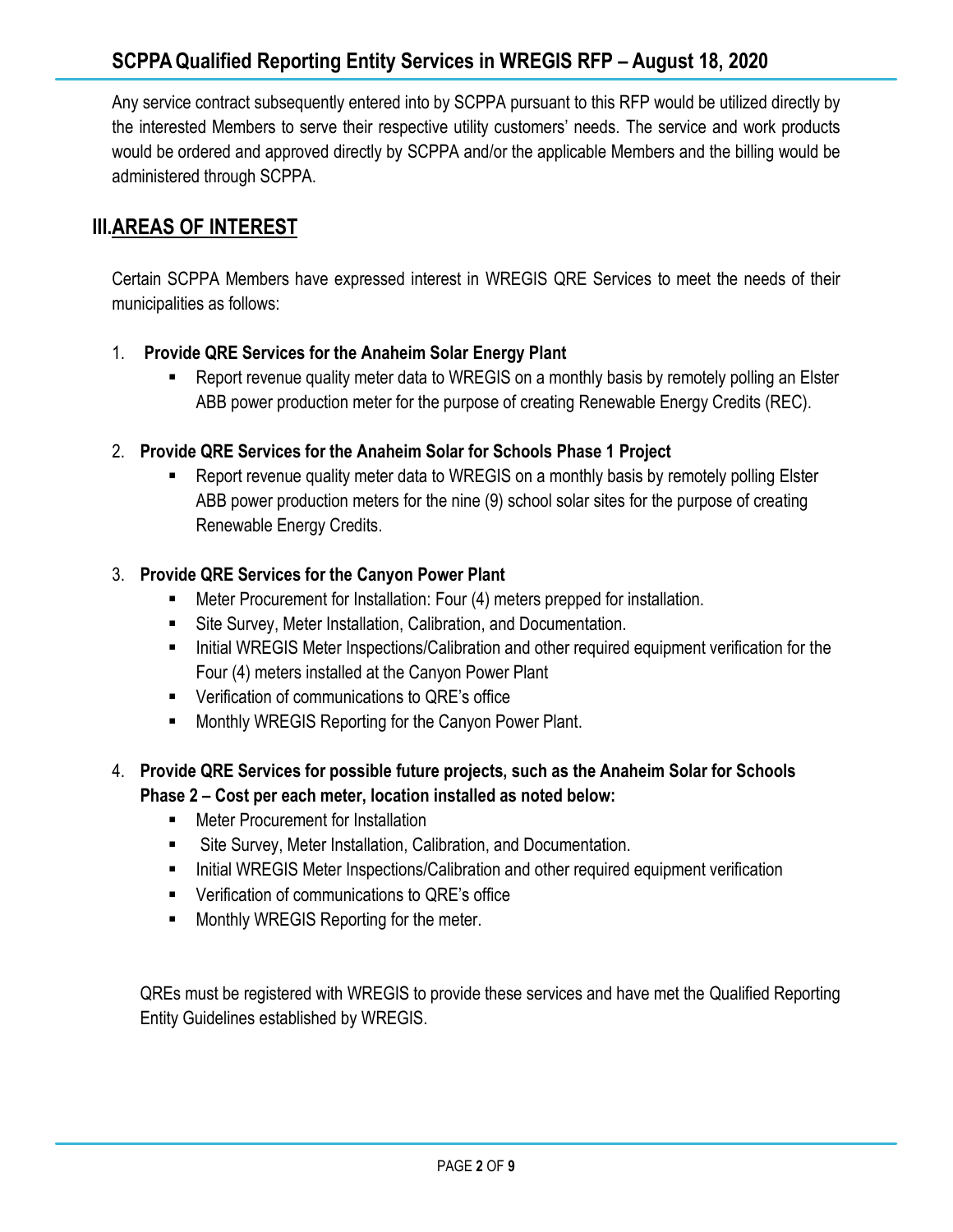# **Timeline / Schedule\***

| <b>SCPPA RFP FOR Qualified Reporting Entity Services in WREGIS SELECTION</b><br><b>PROCESS</b> |                                  |
|------------------------------------------------------------------------------------------------|----------------------------------|
| <b>SCHEDULE OF REQUIREMENTS</b>                                                                | <b>TARGET DATE(S)</b>            |
| <b>Issue RFP</b>                                                                               | August 18, 2020                  |
| Responses Due                                                                                  | August 31, 2020 by 5:00 pm (PDT) |
| Review of Responses                                                                            | September 1-4, 2020              |
| Interviews (If Necessary)                                                                      | September 8-11, 2020             |
| Selection of Respondent(s)                                                                     | October 2020                     |

**\***Timeline/Schedule is subject to change.

# **Evaluation Criteria**

Evaluation of the proposals will be based on the competitive selection process, in which experience and qualifications, price, and references will determine the consultant to be selected.

- **A)** Ability of the consultants to perform the specific tasks outlined in the RFP.
- **B)** Qualifications of the specific individuals who will work on the project.
- **C)** Amount of time and involvement of key personnel who will be involved in respective portions of the project.
- **D)** Reasonableness of the fee requested to do the work.
- **E)** Demonstrated record of success by the consultant on work previously performed.
- **F)** The specific method and techniques to be employed by the consultant on the project or problem.

### **IV. PROPOSAL SUBMISSION REQUIRED ELEMENTS**

#### **1. TRANSMITTAL LETTER CONTENT:**

- **A.** A brief statement of the Respondent's understanding of the work to be done and commitment to perform the work as scheduled, including:
	- **I.** statement of work specifications; and
	- **II.** reference to any proposed contractual terms and conditions required by the Respondent; and
	- **III.** a summary of exceptions taken to the RFP requirements; and
	- **IV.** any and all expectations from SCPPA including, but not limited to: requirements definitions, strategy refinement, and staffing requirements to support the proposed project or program implementation.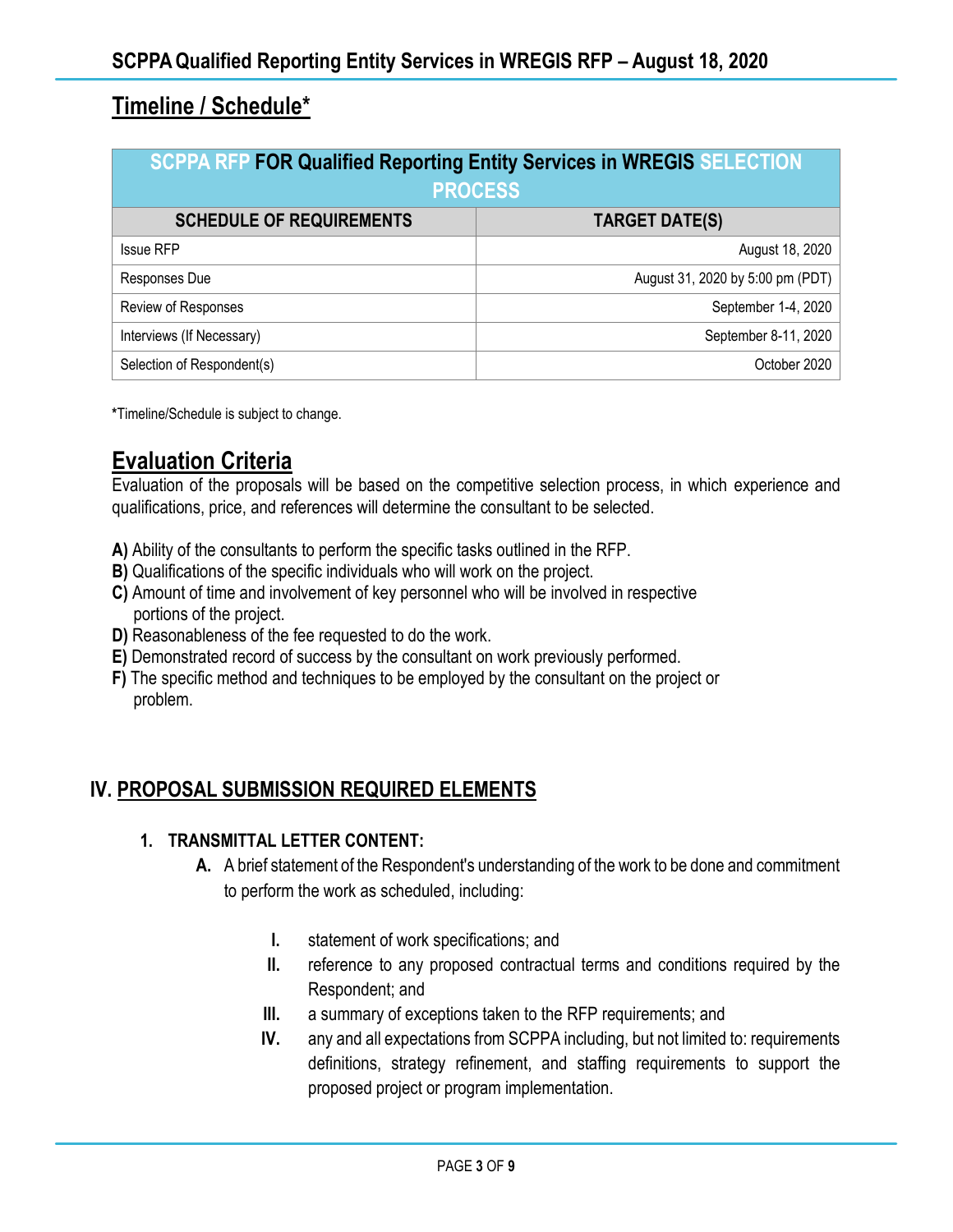**B.** An officer authorized to bind must sign the proposal on behalf of the Respondent and must include the following declarations on the transmittal letter:

"This proposal is genuine, and not sham or collusive, nor made in the interest or in behalf of any person not herein named; the Respondent has not directly or indirectly induced or solicited any other Respondent to put in a sham bid, or any other person, firm or corporation to refrain from submitting a proposal; and the Respondent has not in any manner sought by collusion to secure for themselves an advantage over any other Respondent."

#### **2. RESPONDENT INFORMATION**:

Provide legal name of Company or Individual, physical street address, the name(s) and title(s) of the individual(s) authorized to represent the Respondent, including telephone number(s) and email address(es).

#### **3. PROPOSAL:**

Proposals must include a description of the proposed project or program, how it meets (or does not meet) each of the objectives of this RFP, and a detailed description addressing all of the Areas of Interest. Respondents may also include additional services, products, tasks, task elements and/or functions that may not be part of or included in the RFP, but are deemed by the Respondent to be pertinent and potentially valuable to SCPPA or its Members. SCPPA will have full discretionary authority to consider, accept and/or reject without cause such supplemental information that is not directly requested, included in or made part of the RFP.

#### **4. FEES:**

Pricing in all Proposals should be made based on good faith estimates of the requirements defined in this RFP. Please include all necessary details of specific examples or estimates of the fees, labor rates and service charges per each individual area of interest. Describe how the fees, rates or charges will be determined. Respondents shall also be prepared to provide a breakdown of the applicable overheads and fringe benefit costs that are part of any labor rates and other direct costs associated with the services to be performed.

#### **5. EXPERIENCE:**

Respondent shall clearly identify project participants and management team, including:

- **A.** Describe your firm's experience as may be applicable to this RFP, your organizational structure, management qualifications, and other contract related qualifications, including number of years firm has been in business.
- **B.** Specify key employees and describe their qualifications, experience and duties related to this RFP, including the office location(s) where work will be performed, in addition to the physical street address referenced above.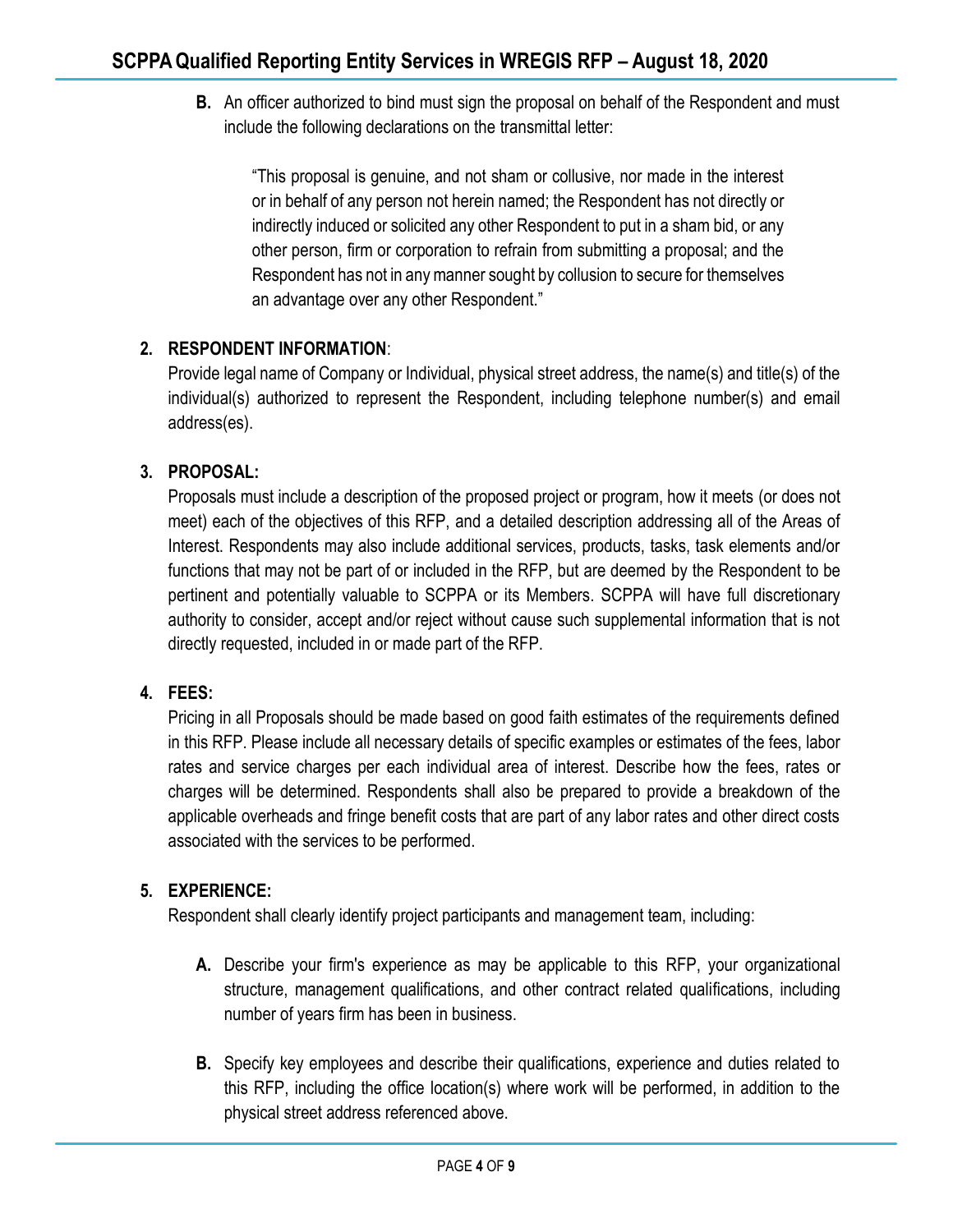- **C.** Provide a commitment statement for the retention and use of key employees as proposed, their availability to initiate and sustain the proposal, as well as planned supplemental employees if key personnel are not available to assure project delivery.
- **D.** State whether Respondent will use subcontractors to perform services pursuant to the contract. Should the use of subcontractors be offered, the Respondent shall provide the same assurances of competence for the subcontractor, plus the demonstrated ability to manage and supervise the subcontracted work. Subcontractors shall not be allowed to further subcontract with others for work. The provisions of any contract resulting from this RFP shall apply to all subcontractors in the same manner as to the Respondent.
- **E.** Respondent shall indicate any and all pending litigation that could affect the viability of Respondent's proposal, continuance of existing contracts, operation or financial stability.

#### **6. REFERENCES:**

- **A.** Describe whether the Respondent has, within the last five (5) years, rendered any service to SCPPA or to any of SCPPA's Members, either as a contractor or subcontractor, either under the current Respondent's name or any other name or organization. If so, please provide details (status as prime or subcontractor, brief description of the contract, contract start and end date, the contract administrator name, and total actual contract expenditures).
- **B.** If the Respondent has not rendered any service within the last five (5) years to SCPPA or to any of SCPPA's Members, then please provide references over that period with the details described above including the counterparty for which services were provided.
- **C.** Identify existing related or relevant projects or programs which Respondent developed and/or operates that would demonstrate Respondent's capabilities in this area.
- **D.** Describe relevant program development and implementation experience, approach, and provide a list of references for similar projects completed.

## **V.PROPOSAL SUBMISSION DELIVERY REQUIREMENTS**

There will not be an initial Respondent's conference associated with this RFP. The deadline to submit Clarification questions on this RFP will be **10:00PM (PDT) – August 21, 2020**. All questions should be submitted electronically via email to **projects@scppa.org** referencing **Qualified Reporting Entity Services in WREGIS RFP** in the subject line. Answers to questions that SCPPA, at its sole determination and discretion, deems to be substantive or that would place the inquisitor at a distinct and unfair advantage to other potential Respondents will be posted on SCPPA's website alongside the solicitation at **<http://scppa.org/page/RFPs-Other>** as soon as a practicable after the date received, but no later than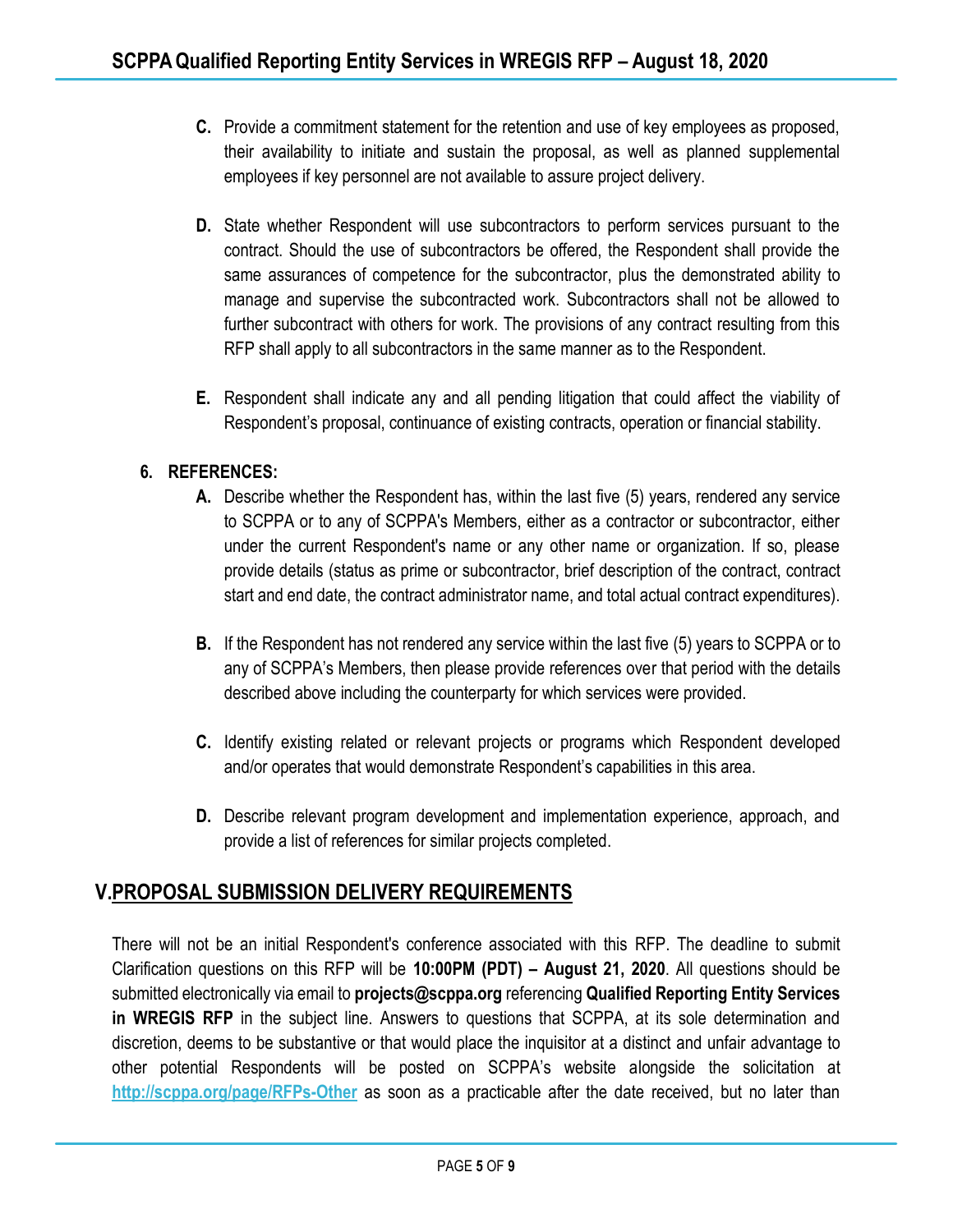**August 24, 2020**. It is the responsibility of potential Respondents to review this website for any and all postings.

One (1) electronic copy of your proposal and any supporting documentation must be delivered to **projects@scppa.org** by no later than **5:00PM (PDT) – August 31, 2020**.

Additionally, one (1) hard copy of your proposal, including a transmittal letter of authentic offer, and any supporting documentation may be, but is not required to be, submitted with the electronic copy of your submittal, by no later than the time and date referenced above, to:

> Southern California Public Power Authority **QRE Services in WREGIS RFP Attention: Nicole Solano** 1160 Nicole Court Glendora, California 91740

No contact should be made with the Board of Directors, committees or working group representatives, or SCPPA Members concerning this RFP.

All information received by SCPPA in response to this RFP is subject to the California Public Records Act and may be subject to the California Brown Act and all submissions may be subject to review in the event of an audit.

# **VI.TERMS AND CONDITIONS**

- **1.** SCPPA reserves the right to cancel this RFP at any time, reject any and all proposals and to waive irregularities.
- **2.** SCPPA shall determine at its sole discretion the value of any and/or all proposals including price and non-price attributes.
- **3.** Proposals may be sub-divided or combined with other proposals, at SCPPA's sole discretion.
- **4.** SCPPA shall perform an initial screening evaluation to identify and eliminate any proposals that are, for example, not responsive to the RFP, do not meet the minimum requirements set forth in the RFP, are not economically competitive with other proposals, or are submitted by Respondents that lack appropriate creditworthiness, sufficient financial resources, or qualifications to provide dependable and reliable services for this RFP.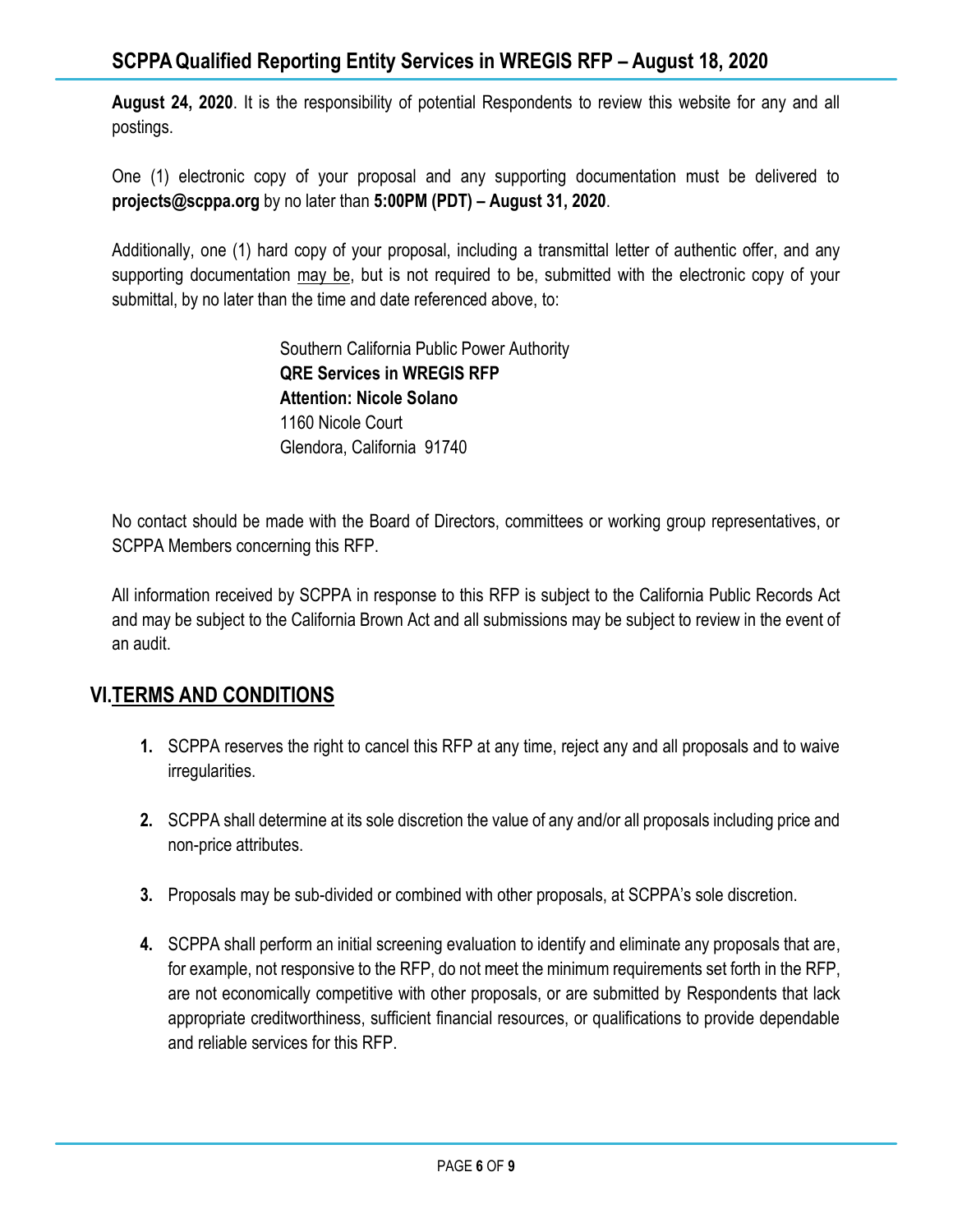- **5.** SCPPA reserves the right to submit follow up questions or inquiries to request clarification of information submitted and to request additional information from any one or more of the Respondents.
- **6.** SCPPA reserves the right, without qualification and in its sole discretion, to accept or reject any or all proposals for any reason without explanation to the Respondent, or to make any award to that Respondent, who, in the opinion of SCPPA, will provide the most value to SCPPA and its Members.
- **7.** SCPPA may decline to enter into any potential engagement agreement or contract with any Respondent, terminate negotiations with any Respondent, or to abandon the request for proposal process in its entirety.
- **8.** SCPPA reserves the right to make an award, at its sole discretion, irrespective of price or technical ability, if SCPPA determines that to do so would result in the greatest value to SCPPA and its Members.
- **9.** Those Respondents who submit proposals agree to do so without legal recourse against SCPPA, its Members, their directors, officers, employees and agents for rejection of their proposal(s) or for failure to execute or act on their proposal for any reason.
- **10.** SCPPA shall not be liable to any Respondent or party in law or equity for any reason whatsoever for any acts or omissions arising out of or in connection with this RFP.
- **11.** SCPPA shall not be liable for any costs incurred by any Respondents in preparing any information for submission in connection with this RFP process or any and all costs resulting from responding to this RFP. Any and all such costs whatsoever shall remain the sole responsibility of the Respondent.
- **12.** SCPPA may require certain performance assurances from Respondents prior to entering into negotiations for work that may result from this RFP. Such assurances may potentially include a requirement that Respondents provide some form of performance security.
- **13.** Prior to contract award, the successful Respondent shall supply a detailed breakdown of the applicable overheads and fringe benefit costs that are part of the labor rates and other direct costs associated with the services to be performed.
- **14.** SCPPA Members, either collectively or individually may contact Respondents to discuss or enter into negotiations regarding a proposal. SCPPA is not responsible or liable for individual Members interactions with the Respondent which are not entirely conducted through SCPPA or at SCPPA's option or election to engage the Respondent as defined within the RFP.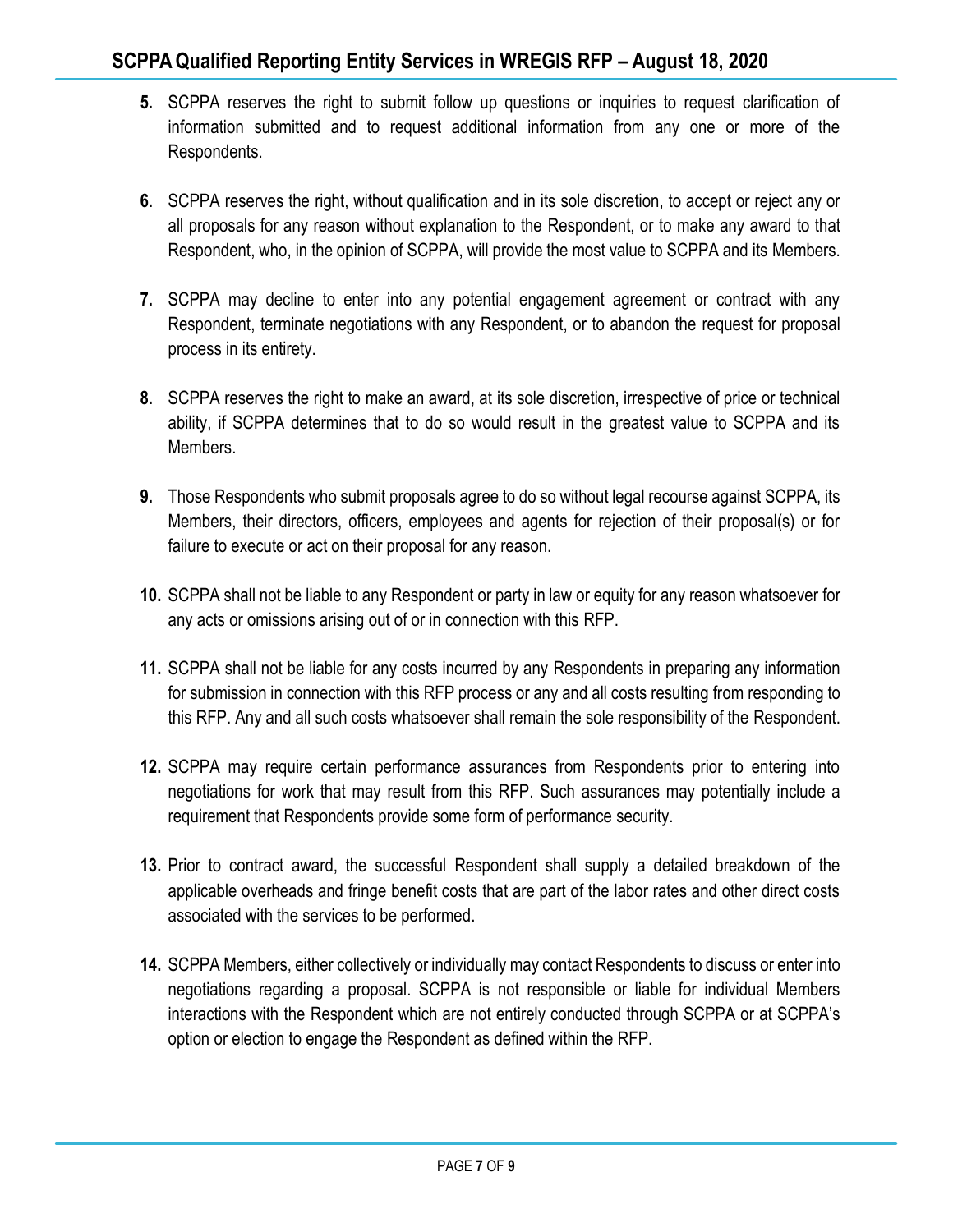- **15.** Submission of a Proposal constitutes acknowledgement that the Respondent has read and agrees to be bound by the terms and specifications of this RFP and any addenda subsequently issued by SCPPA.
- **16.** Information in this RFP is accurate to the best of SCPPA's and its Members' knowledge but is not guaranteed to be correct. Respondents are expected to complete all of their due diligence activities prior to entering into any final contract negotiations with SCPPA.
- **17.** SCPPA reserves the right to reject any Proposal for any reason without cause. SCPPA reserves the right to enter into relationships with more than one Respondent, can choose not to proceed with any Respondent with respect to one or more categories of services, and can choose to suspend this RFP or to issue a new RFP that would supersede and replace this RFP.

### **VII.ADDITIONAL REQUIREMENTS FOR PROPOSAL**

#### **1. CONSIDERATION OF RESPONSES:**

Submitted proposals should be prepared simply and economically, without the inclusion of unnecessary promotional materials. Proposals should be submitted on recycled paper that has a minimum of thirty percent (30%) post-consumer recycled content and duplex copied (double-sided pages) where possible.

#### **2. INSURANCE, LICENSING, OR OTHER CERTIFICATION:**

If selected, the Respondent will be required to maintain sufficient insurance, licenses, or other required certifications for the type of work being performed. SCPPA or its Members may require specific insurance coverage to be established and maintained during the course of work and as a condition of award or continuation of contract.

#### **3. NON-DISCRIMINATION/EQUAL EMPLOYMENT PRACTICES/AFFIRMATIVE ACTION PLAN:**

If selected, the Respondent and each of its known subcontractors may be required to complete and file an acceptable Affirmative Action Plan.

#### **4. PREVAILING WAGE RATES:**

If selected, the Respondent will be required to conform to prevailing wage rates applicable to the location(s) where any work is being performed. Workers shall be paid not less than prevailing wages pursuant to determinations of the Director of Industrial Relations as applicable in accordance with the California Labor Code. To access the most current information on effective determination rates, Respondent shall contact:

> Department of Industrial Relations Division of Labor Statistics and Research PO Box 420603, San Francisco, CA 94142-0603 Division Office Telephone: (415) 703-4780